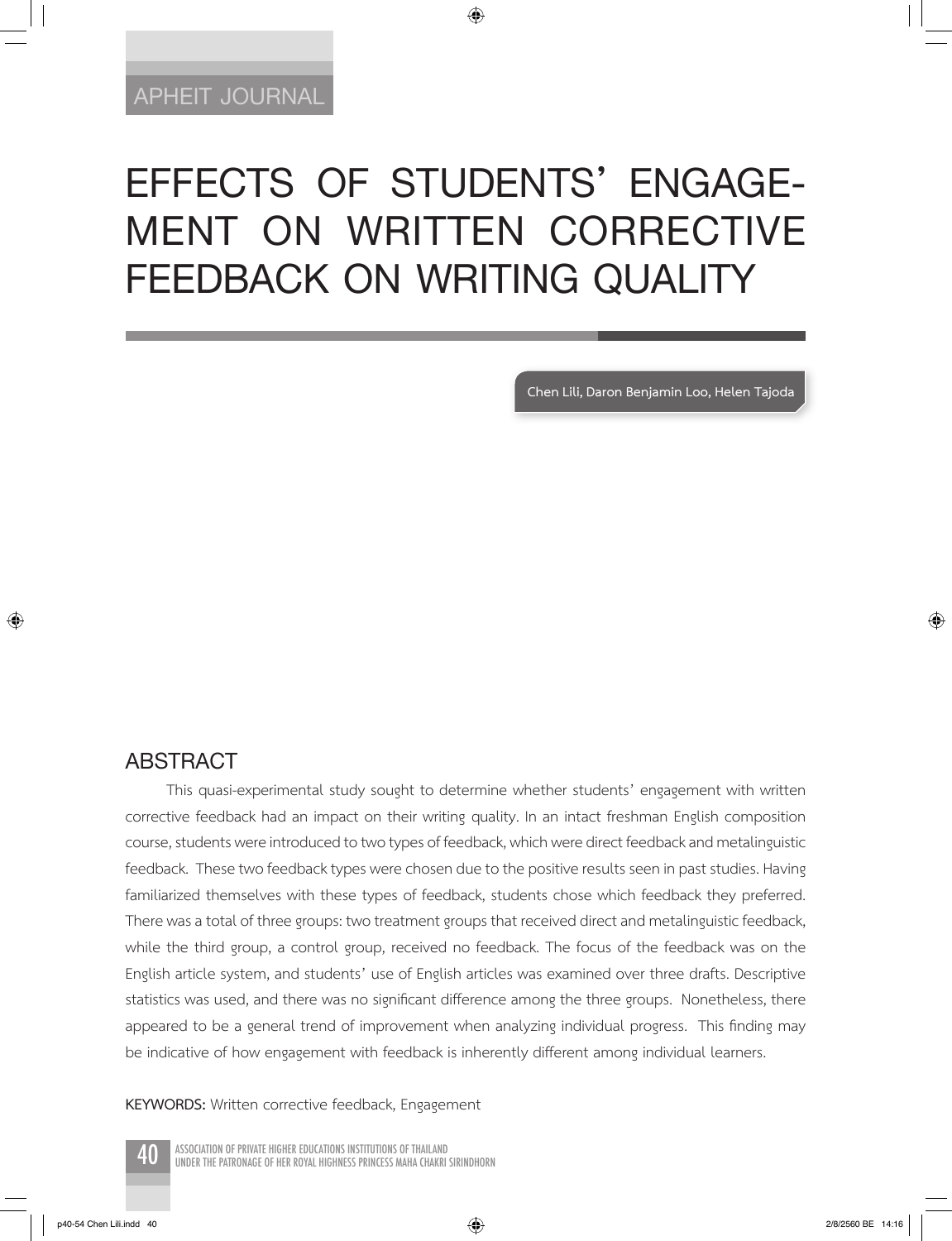## **INTRODUCTION**

After the controversial claims made by Truscott (1996) regarding the effectiveness of written corrective feedback (WCF), many scholars initiated studies aimed to justify the need and value of WCF. To date, many studies concur that feedback, especially those provided in a systematic manner, was quite beneficial, on top of being expected by students and other educational stakeholders (Sheen, Wright, & Maldowa, 2009; Bitchener & Knoch, 2010a, b; Sheen, 2010). What these studies claim is a positive result on students' writing proficiency as a result of engagement with WCF. Nonetheless, as seen in most of these studies, writing teachers are responsible for the provision of feedback, which includes the determination of the type of feedback, and approach for which feedback is provided. Other variables such as learning context and beliefs have yet to be included in the pedagogical processes of WCF. Hence, to critically examine the value of feedback, this study aims to explore the value of students' belief on useful WCF, and how these beliefs affect writing quality.

#### **Position of Written Corrective Feedback**

Truscott (1996), in his paper questioning the value of written corrective feedback (WCF), argued that there is no empirical evidence to justify the provision of WCF. Nevertheless, studies have repeatedly shown the necessity of providing WCF. For one, students rely on feedback as a means to know their strengths and weaknesses in their writing (Leki, 1991; Paulus, 1999; Grami, 2005). Feedback is also expected of the teacher, as it shapes and guides learning strategies employed by students in their writing tasks (Hyland, 2003). It must be noted

though, that feedback does not only need to come from teachers. Peers and outside sources may be useful sources for feedback as well. In some contexts, these types of feedback were found to be more effective than feedback provided by teachers (Biber, Nekrasova, & Horn, 2011).

◈

# **Students' Engagement with Corrective Feedback**

When teaching writing, Hyland (2003) cautioned that the provision of feedback needs to be considered in light of students' individualities. Studies on language learners have reiterated the notion that learners possess individual learning purposes, styles, interest and resources. All of which are pertinent to the formation of pedagogy (Ehrman, Leaver & Oxford, 2003). When the teaching of writing, or any other language skills, is contextualized to the cultural setting and individualities present in the classroom, a positive disposition in the form of agency and autonomy may emerge. Aside from making feedback relevant to the students, it needs to parallel the domain of treatment that each form or writing aspect belongs to. With this in the foreground, the likelihood of uptake of correct forms or expressions of meaning would increase (Ferris, 2004).

In pedagogies that value students' beliefs, students may engage well with their teachers' teaching approaches, which would subsequently facilitate the learning process. When students are involved in this process, the teaching procedures are assumed to be within the students' zone of proximal development (ZPD), as there is a manipulation of material that students are familiar with, whilst introducing novel ones. In writing, this may be provided through understandable and

**VOLUME 5 NO. 2 JULY - DECEMBER 2016** 41



↔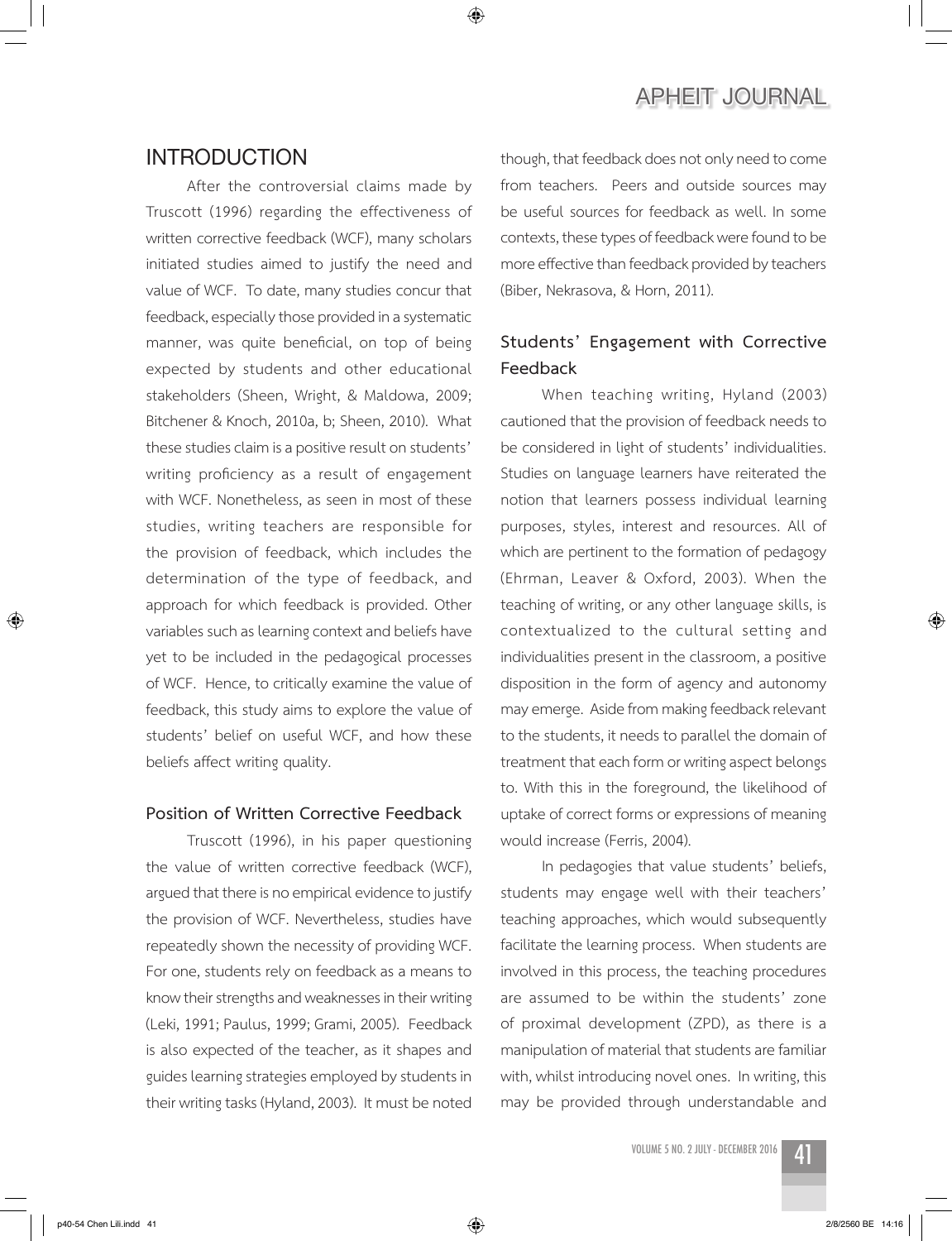explicit prompts (Nassaji & Swain, 2000). When WCF is clearly understood, students would be able to manage their output in a more controlled manner (Hartshorn et al., 2010). For instance, in the study by Ferris, Sinha, and Senna (2013), the provision of WCF was perceived by the subjects as appropriate because it highlighted specific error patterns and allowed clarification and explanation of errors and correct forms. The study also found that students were more confident with their writing by the end of the course. This was also seen in Yang and Kim's (2011) study, where students' beliefs of what works or what does not work was accounted for by their teacher, which led to a positive remediation of students' writing. In a similar vein, subjects in Hyland's (2003) study reported that they believed that receiving frequent feedback would help them improve, and without feedback they would not know what their problems or issues are (Hyland, 2003). What these studies show us is how students' beliefs have an influence over the learning process, especially for L2 learners (Barcelos, 2003). Hence, for a successful uptake of feedback, or of any learning, students' beliefs regarding pedagogical approaches need to be weighed to ensure that learning is maximized. These types of engagement may be compared to Jang, Reeve, and Deci's (2010) framework of objective and subjective engagement. While the former is concerned with students' visible behaviors such as performance in class, the latter is students' intrinsic values which, if positive, would encourage students to be more intentional, invested, critical, and optimistic towards their learning.

Nonetheless, as is expected in language learning classrooms, not all pedagogical initiatives yield positive results. There are many factors which may lead students to becoming disengaged from their learning context. Ferris et al. (2013) highlighted several factors which may impact writing students' writing progress. For instance, students may lack self-editing strategies. Typically, self-editing strategies are based on what 'sounds right', which learners acquire after ample exposure to the target language. Unfortunately, many L2 writers have yet to develop this intuitive strategy, compelling them to rely on feedback from their teachers. This is seen in Ferris' (1995) study, where the L2 writers were found to take read and re-read their drafts more frequently to make sense of their teacher's feedback. Another factor which may affect the writing quality of students is prior grammar instruction. In most cases, students who had received focused-form instruction were found to more aware of grammar and structure in their writing. The nature of the writing task may also be an influential factor. For example, the length of the assignment may affect the number of errors committed. Aside from the length, the duration of which the task was completed may also affect writing quality. When given limited time, subjects would not be able to apply what they had formally learned or informally acquired. Student attitudes also play an important factor – where the value that students place on their writing tasks influences how they write.

#### **Effective Written Corrective Feedback**

The previous section highlighted how students become engaged with WCF, as well as factors which may affect students' engagement. In this section, effective and engaging WCF found in other studies are explained. When evaluating the effectiveness of feedback, studies typically



<u>Filmer</u>

p40-54 Chen Lili.indd 42 2/8/2560 BE 14:16

⊕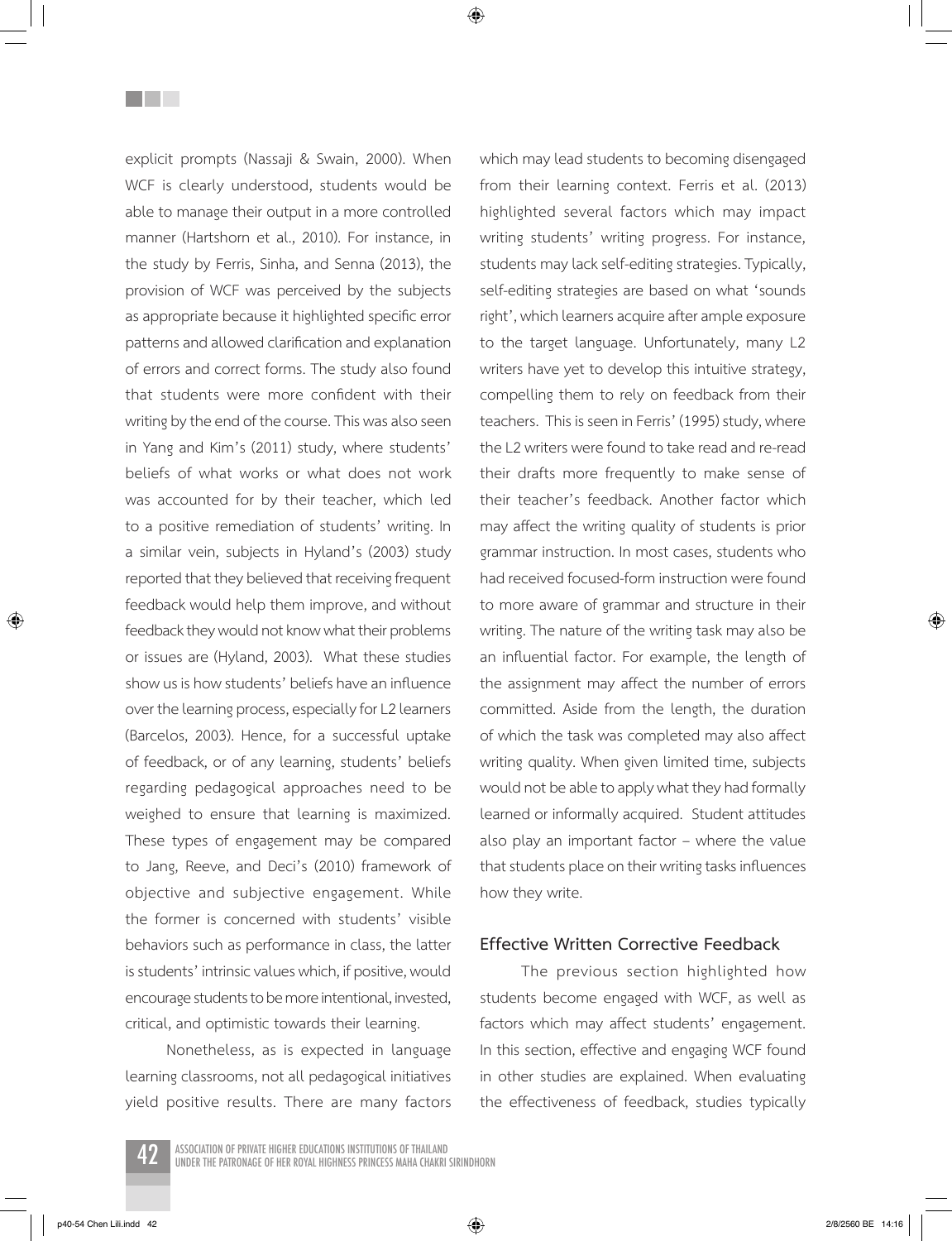# **APHEIT JOURNAL**

examine the quality of students' writing tasks. Studies which have demonstrated an effective execution of feedback provision, though varied in settings, share similarities. First, these studies provided feedback in a systematic manner. A systematic provision of feedback may be characterized by the deliberate action of a teacher in focusing on a particular grammatical or content form. For example, studies conducted by Sheen, Wright, and Maldowa (2009), Bitchener and Knoch (2010a; b), and Sheen (2010) showed that students who received focused and direct feedback showed greater gains in grammatical accuracy, even in delayed post-tests. In certain cases, improvement was also experienced in other forms and structures which were not addressed through feedback (Sheen, Wright, & Moldawa, 2009). The unsystematic provision of feedback, often seen in unfocused corrective feedback, may be unmanageable and eventually lead to a breakdown in learning. Hartshorn et al. (2010) suggested that frequency and meaningfulness are not the only variables to be considered when providing feedback, but the cognitive load expected from students to successfully manage WCF. Another type of feedback which has been found useful is metalinguistic feedback (MF), which is more encompassing as it highlights different aspects of writing such as grammar, structure, and content.

One other aspect worth considering is the mode in which the feedback is provided. Studies have looked at the systematic oral provision of feedback, and have found that its effects may be differentiated according to the context. While oral feedback have been reported to be more beneficial for L1 learners (Biber, Nekrasova, & Horn,

2011), WCF have been found to be favored by L2 learners. For written feedback, Bitchener and Knoch (2010b) showed that L2 writers were able to improve accuracy in a targeted form even after one treatment session of WCF. Sheen's (2010) study on L2 learners also found that improvements were greater when a target form was addressed through written metalinguistic feedback, as opposed to oral feedback.

Aside from the mode of feedback (i.e. oral vs. written) and the approach (i.e. direct vs. indirect; focus vs. unfocused; metalinguistic), another feature pertinent to the systematic provision of feedback is the determination of the type of WCF. It has been suggested that different domains of linguistic knowledge are acquired and managed in different ways (Bitchener, Young, & Cameron, 2005). There is a distinction between 'treatable' and 'untreatable' grammatical errors (Ferris, 1999). Features such as verb tense and form, subject-verb agreement, article usage, plural and possessive noun endings, and sentence fragments are considered treatable errors. On the other hand, forms which are untreatable include errors of word choice and sentence structure. The notion that certain elements are more treatable than others was borne out of studies which have addressed different grammatical and content features pertinent to the writing of L2 learners (Biber, Nekrasova, & Horn, 2011).

Though there are established notions indicating that students who are engaged with their learning processes are more likely to improve, and that the systematic provision of feedback is beneficial, there is very minimal attention dedicated to research contexts where the two are viewed together. According to Rummel and

p40-54 Chen Lili.indd 43 2/8/2560 BE 14:16

↔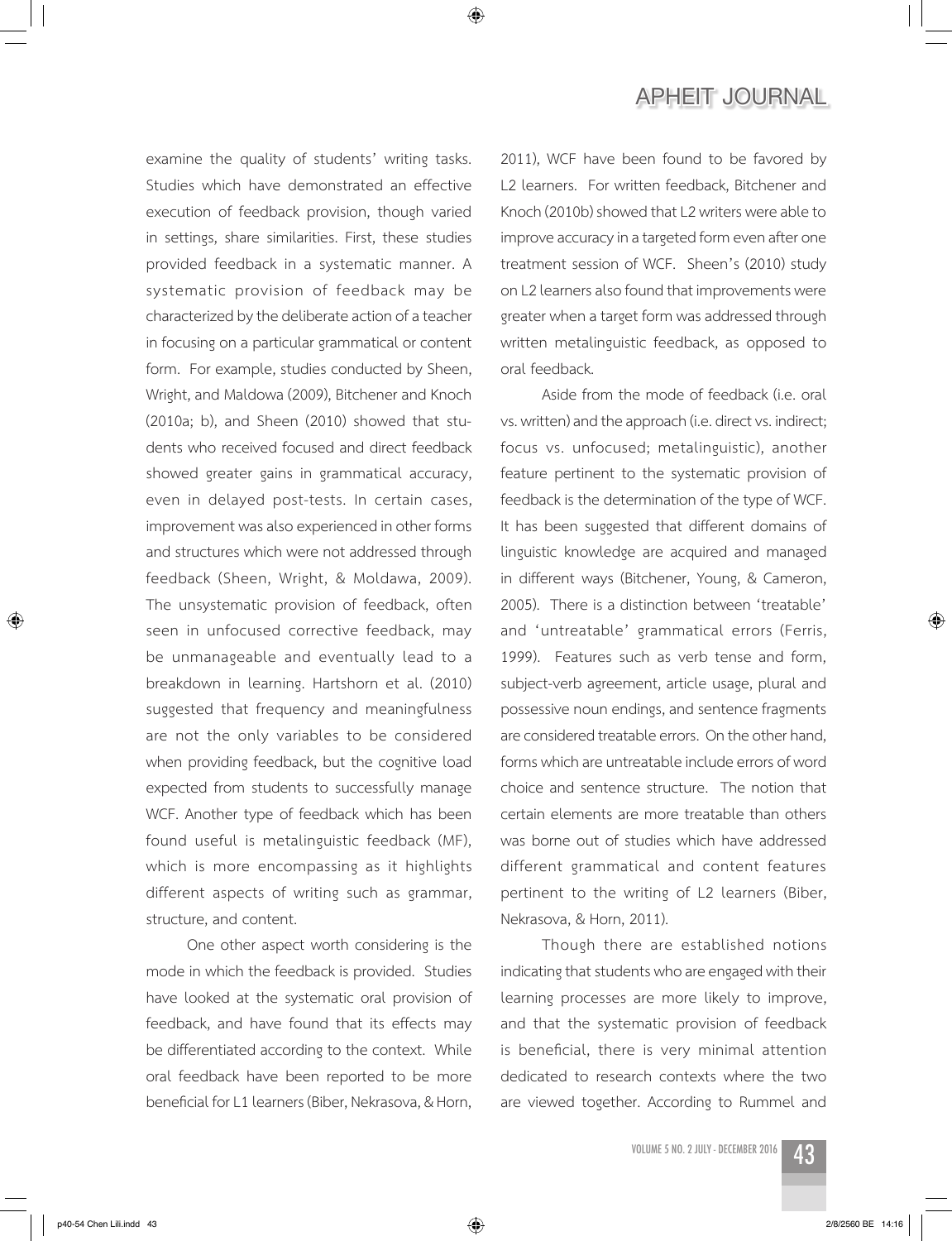Bitchener (2015), there are few studies that specifically explored learners' beliefs toward different types of written CF. They also mentioned that there were fewer studies that explored the impact of learner's beliefs on the effectiveness of WCF. Moreover, as seen in many studies on writing, teachers determined the type of feedback provided, even in situations where classmates were to provide feedback to each other. Identifying these caveats not only allows critical insights to education (Rojo, 2008), but also guides the shaping of pedagogy that is contextually appropriate, especially in contexts where English is used as a foreign language (Hayes, 2009). Hence, the objective of this study is to determine the effects of students' engagement with feedback, seen through their writing quality.

# **THE STUDY Context and Sample**

⊕

<u>Filmer</u>

The context of this study was an international private University in Thailand, where more than 30 countries were represented. English is the main medium of communication and instruction at this university. The sample involved in this study was from a freshman English composition class, which looked at different types of expository writing. Students enrolled in this class must have passed the University's English entrance exam, or had passed TOEFL or IELTS. These students had an intermediate to advanced proficiency level in writing, and were expected to possess ability to compose academic and non-academic papers. The study was in the opinion that this sample was considered suitable, as most studies in the past had only focused on basic, entry-level students who were still in remedial classes. (see Bitchener 2008, Bitchener & Knoch 2010b). All students in the class were encouraged to participate in the study. The class met for an hour, three times a week. The main components of this class were the development of ideas, learning about the structure of a type of essay, and revising grammatical and structural features pertinent to writing – all of which were done while writing different genres of essay.

#### **Data Form and Collection**

The study took on a mixed-methods approach, which included a quasi-experimental and qualitative approach. While the quasi-experimental part dealt with the analysis of the efficacy of WCF, the qualitative segment would analyze the beliefs of the sample towards WCF. The usage of the English article system was chosen as the platform to determine the efficacy of WCF. The study decided to focus on the English article system because studies have reported that focusing on a target form would aid in the overall writing quality of L2 learners. The article system, as explained earlier, belonged to the treatable category of errors. For this, teachers would be able to provide explicit explanation to students (Ferris, 1999). Despite it being relatively easy for teachers to address, the article system is actually a grammatical aspect which is considered challenging for L2 learners to master (Ferris, 2002; Bitchener et al., 2005).

The research procedure began with the researchers explaining to the students the types of feedback that would be employed, which were direct feedback and metalinguistic feedback – all of which would be given in the students' drafts. These two types of feedback were chosen because they were found to be effective means for writing improvement among L2 learners (Sheen, 2010;

ASSOCIATION OF PRIVATE HIGHER EDUCATIONS INSTITUTIONS OF THAILAND<br>UNDER THE PATRONAGE OF HER ROYAL HIGHNESS PRINCESS MAHA CHAKRI SIRINDHORN

p40-54 Chen Lili.indd 44 2/8/2560 BE 14:16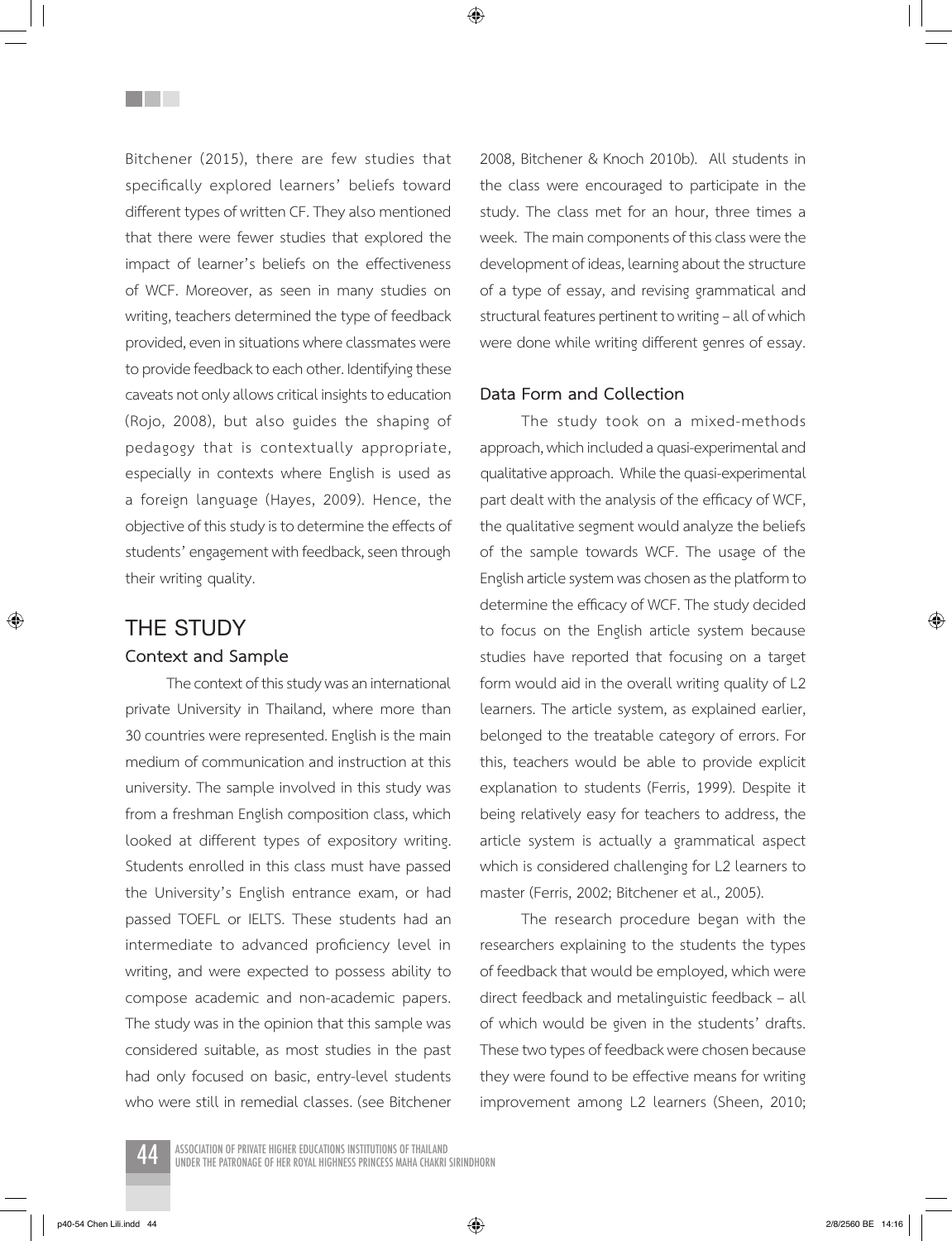Bitchener & Knoch, 2010b). After the explanation, students were given the opportunity to decide which type of feedback they preferred: direct feedback alone, direct feedback with metalinguistic feedback, or no feedback. This was done as a means to encourage student autonomy, and subsequently better engage students in their writing tasks. Students were then grouped into three groups, according to the type of feedback they believed would help them. These groups were:

1. Direct feedback

2. Direct feedback plus written metalinguistic feedback

3. No feedback (control group)

For this particular study, the intact students of the course had to write a cause-and-effect essay. To facilitate students' writing, a picture prompt was provided. The prompt was considered suitable as it would allow students to describe what was seen in the picture with or without the target grammar form, as well as giving enough space for individual interpretation, which in turn would give the researchers an idea of the L2 writers' range of writing knowledge (Bitchener & Knoch, 2010a). The students were expected to submit three drafts of this writing task. After the submission of each draft, the researchers took about a week to return the draft, accompanied by feedback. The research's feedback could be found in each draft. Since some earlier studies had questioned the effectiveness of continuous revisions (Hyland, 2003), this study took into consideration the accurate use of articles throughout all the drafts.

After the third draft, students' beliefs were collected via a survey with open-ended questions. Responses from the survey and open-ended questions were analyzed and emergent themes were compared with the quantitative data. The survey included three Sections. Section A contained demographic and background questions, such as 'How many years have you been studying English in formal education?' Section B included eight questions, which can be scaled along  $1 =$  strongly disagree,  $2 =$  disagree,  $3 =$  neutral,  $4 =$  agree, to  $5 =$ strongly agree. In Section B, questions number 1 to 5 aimed at gaining students' beliefs about WCF, such as 'It is important for teachers must correct students' written errors'. On the other hand, questions number 6 to 8 aimed at getting information about students' attitudes towards WCF, such as 'I always pay close attention to my teacher's written feedback on my writing.' The last section, Section C, was an open-ended question, which aimed to allow students to elaborate their responses for the questions posed in Section B.

## **FINDINGS**

◈

The percentage of accurate usage of the English article system was calculated over three drafts. The first draft was considered the pre-test stage, before WCF was provided. The second and third drafts represented the post-test, and delayed post-test stages. These drafts were considered testing stages as students did other writing tasks in between drafts, such as journal, sentence, and essay writing. Table 1 shows number of subjects per feedback group, and the corresponding descriptive data regarding the accuracy rate of the three stages.

To analyze the differences between group means, a one-way ANOVA was conducted. The test indicated no statistically significant difference between the three groups at the time of the pre-test (P-value=0.3485) (see Table 2). To analyze variance among the three groups, a two-way

⊕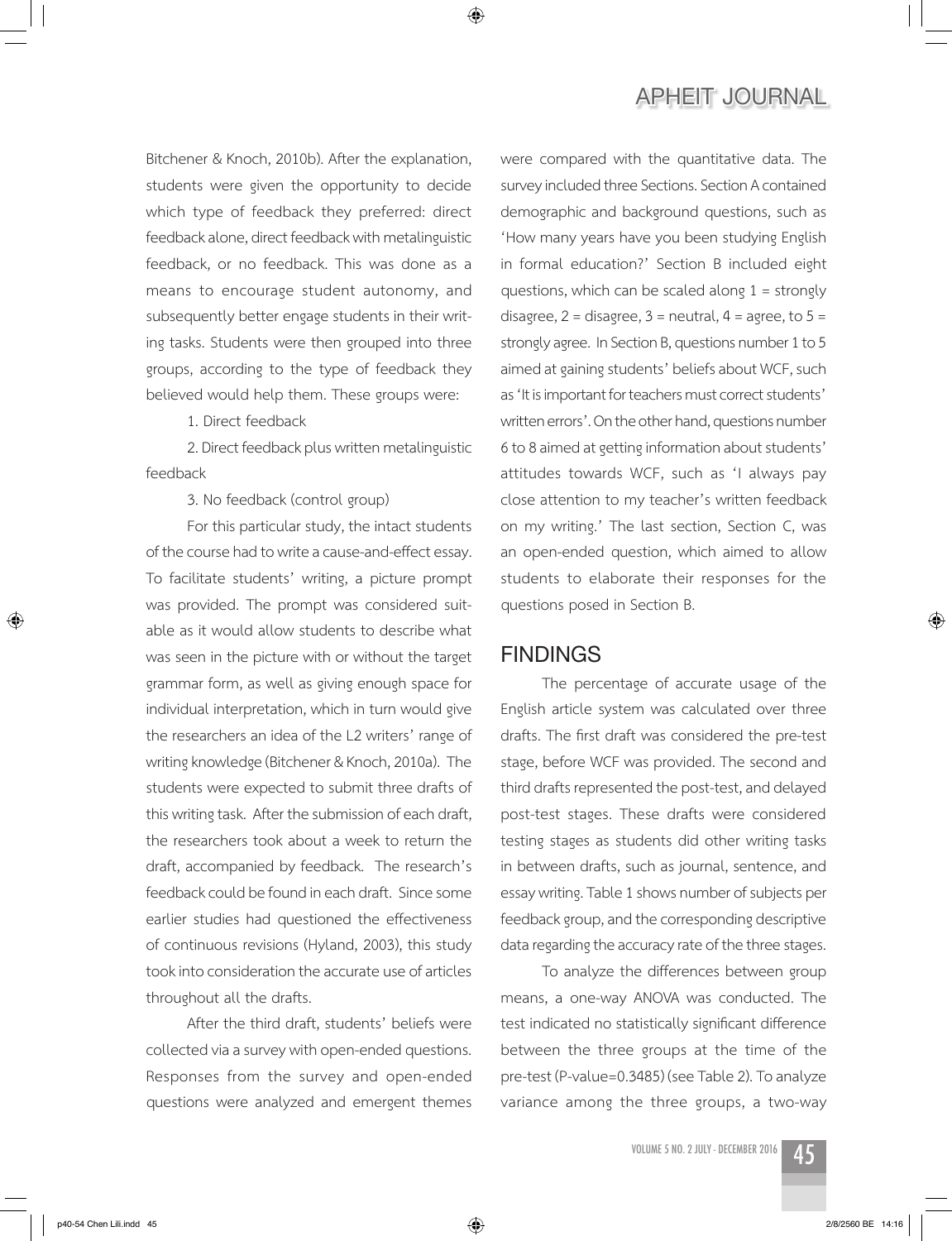| rable 1. Descriptive data or accuracy over timed stages or writing |                |             |           |             |           |                   |           |
|--------------------------------------------------------------------|----------------|-------------|-----------|-------------|-----------|-------------------|-----------|
| Group                                                              | $\overline{N}$ | Pre-test    |           | Post-test   |           | Delayed Post-test |           |
|                                                                    |                | (1st Draft) |           | (2nd Draft) |           | (3rd Draft)       |           |
|                                                                    |                | Mean        | <b>SD</b> | Mean        | <b>SD</b> | Mean              | <b>SD</b> |
| 1. Direct Feedback                                                 | 6              | 91%         | 0.04      | 94%         | 0.03      | 97%               | 0.02      |
| 2. Direct Feedback &                                               | 3              | 100%        | 0.00      | 87%         | 0.06      | 90%               | 0.01      |
| Metalinguistic Feedback                                            |                |             |           |             |           |                   |           |
| 3. Control Group                                                   | 3              | 95%         | 0.05      | 83%         | 0.10      | 88%               | 0.02      |

#### **Table 1. Descriptive data of accuracy over three stages or writing**

repeated measures ANOVA conducted. Three students of Group 1 (direct feedback treatment group) was randomly assigned as representatives in order to match the Groups 2 and 3. The results of the two-way repeated measures ANOVA is shown in Table 3. Results indicated that there was no significance variance in accuracy improvement rates in the three groups.

<u>Filmer</u>

After quantitative data was collected from the three drafts, quantitative and qualitative data was collected through a survey which also had open-ended questions. The average scores for students of the survey results are provided in Table 4.

The results in Table 4 bring about at least two points. First, all the subjects, who themselves decided what type of feedback they were to receive throughout the writing process, still firmly believed that the feedback is effective. On top of the positive belief, subjects also had a positive

| Table 2. Differences between group means through one-way ANOVA |           |      |           |          |          |          |
|----------------------------------------------------------------|-----------|------|-----------|----------|----------|----------|
| Source of Variation                                            | <b>SS</b> | df / | <b>MS</b> |          | P-value  | F crit   |
| Between Groups                                                 | 0.016783  |      | 0.008392  | 1.187546 | 0.348573 | 4.256495 |
| Within Groups                                                  | 0.063598  |      | 0.007066  |          |          |          |
| Total                                                          | 0.080381  |      |           |          |          |          |

| Table 3. ANOVA-Two factor with replication |           |    |           |          |          |          |
|--------------------------------------------|-----------|----|-----------|----------|----------|----------|
| Source of Variation                        | <b>SS</b> | df | <b>MS</b> | Æ        | P-value  | F crit   |
| Between Groups                             | 0.016783  | ◠  | 0.008392  | 1.187546 | 0.348573 | 4.256495 |
| Within Groups                              | 0.063598  |    | 0.007066  |          |          |          |
| Total                                      | 0.080381  |    |           |          |          |          |

| Table 4. Mean scores of sample's beliefs, attitudes, and no. of persons who had changes in belief |      |      |                                                        |  |  |  |
|---------------------------------------------------------------------------------------------------|------|------|--------------------------------------------------------|--|--|--|
| Group                                                                                             |      |      | Beliefs $(X)$ Attitudes $(X)$ Changes in Beliefs $(n)$ |  |  |  |
| 1. Direct Feedback                                                                                | 4.63 | 3.69 |                                                        |  |  |  |
| 2. Direct Feedback & Metalinguistic Feedback                                                      | 4.53 | 3.56 |                                                        |  |  |  |
| 3. Control Group                                                                                  | 4.40 | 3.56 |                                                        |  |  |  |

ASSOCIATION OF PRIVATE HIGHER EDUCATIONS INSTITUTIONS OF THAILAND 40 UNDER THE PATRONAGE OF HER ROYAL HIGHNESS PRINCESS MAHA CHAKRI SIRINDHORN

⊕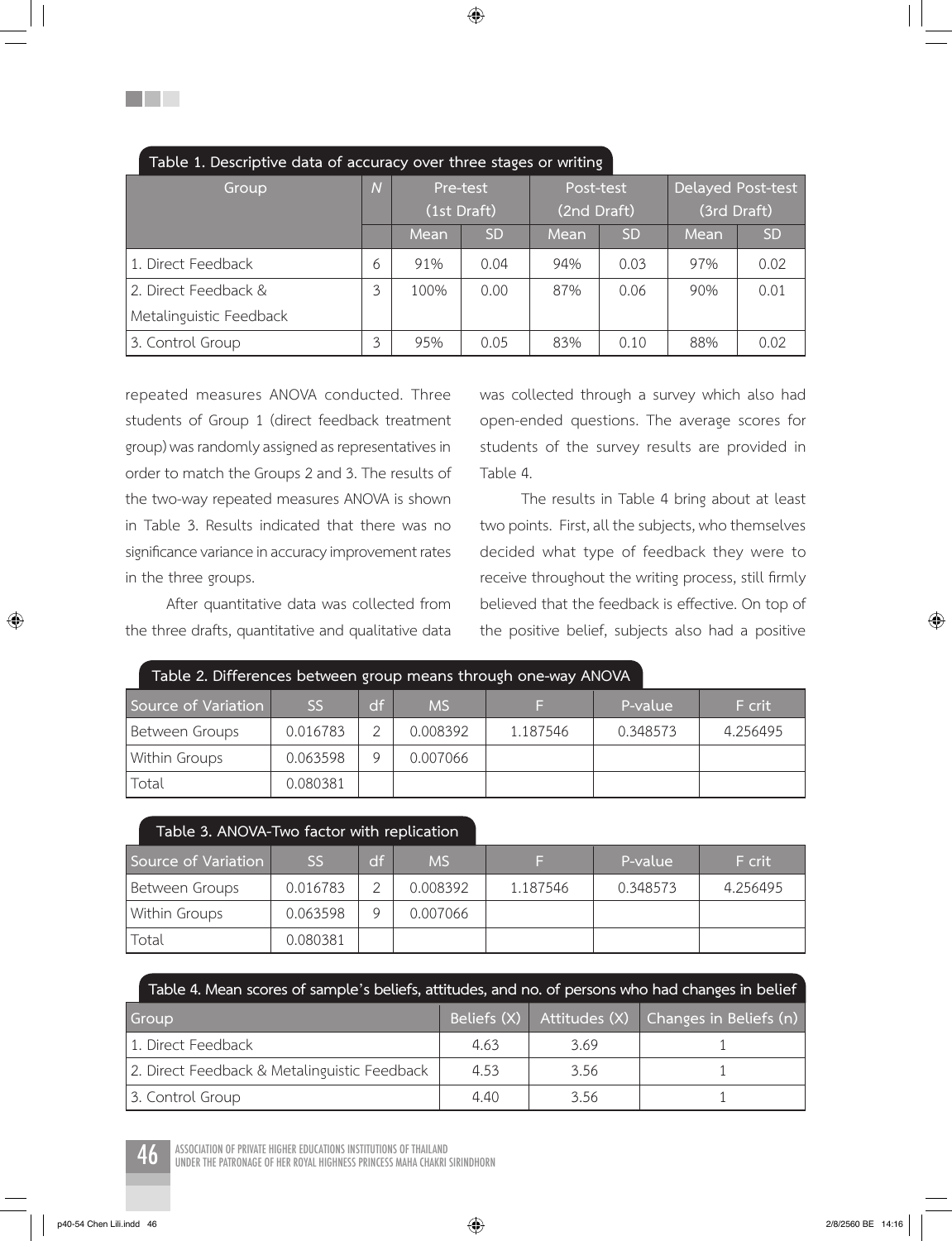# **APHEIT JOURNAL**

disposition, or attitude, towards the feedback selected. At the end of the study, only one student from each group changed their perception towards the type of feedback they had initially chosen.

# **DISCUSSION Systematic Provision of Feedback**  *Efficacy of Feedback*

The quantitative analysis indicated there was no significant improvement across the three groups involved in this study. As seen in other studies, there are treatment groups which did not experience statistically significant improvement. For instance, in Bitchener and Knoch's (2010b) study, the treatment group who received indirect feedback did not show any statistical significant improvement. Another example is Sheen, Wright, and Moldawa's (2009) study, where the subjects who received focused feedback experienced more statistically significant improvement compared

to their peers who received unfocused feedback. Though there may not be any statistically significant improvement when considered as a group, general trends in each group do show an increase in accuracy across drafts. For example, in Ellis et al.'s (2008) study, when individual subjects within the treatment group were considered, improvement did become evident, even though group mean scores did not indicate any statistically significant changes. The interpretation of results in Ellis et al.'s (2008) study, which looked at individual student's performance, should perhaps be a cornerstone for the provision of feedback.

When revisiting Table 1, the mean scores for accuracy in each group does appear to increase. Even the control group exhibited gradual improvement, which parallels Sheen's (2007) study. This may be due to the practice that subjects received in performing their written tasks, and not necessarily from the teacher's feedback. Tables 5 to 7 below

| rable 5. Direct recuback subjects accuracy scores across tests/drarts |                 |                 |                 |  |  |
|-----------------------------------------------------------------------|-----------------|-----------------|-----------------|--|--|
| Subject                                                               | <b>Drafts</b>   |                 |                 |  |  |
|                                                                       | 1 <sup>st</sup> | 2 <sup>nd</sup> | 3 <sup>rd</sup> |  |  |
|                                                                       | 100%            | 100%            | 93.54%          |  |  |
| っ                                                                     | 80%             | 93.75%          | 91.37%          |  |  |
| 3                                                                     | 100%            | 94.74%          | 94.87%          |  |  |
| 4                                                                     | 81.81%          | 100%            | 100%            |  |  |
| 5                                                                     | 100%            | 81.25%          | 100%            |  |  |
|                                                                       | 83.83%          | 95%             | 100%            |  |  |
|                                                                       |                 |                 |                 |  |  |

**Table 5. Direct feedback subjects' accuracy scores across tests/drafts** 

#### **Table 6. Metalinguistic feedback subjects' accuracy scores across tests/draft**

| Subject | <b>Drafts</b>   |                 |          |  |
|---------|-----------------|-----------------|----------|--|
|         | 1 <sup>st</sup> | 2 <sup>nd</sup> | $2^{rd}$ |  |
|         | 100%            | 83.25%          | 88.00%   |  |
|         | 100%            | 100%            | 88.46%   |  |
|         | 100%            | 79.16%          | 92.31%   |  |



⊕

 $\bigoplus$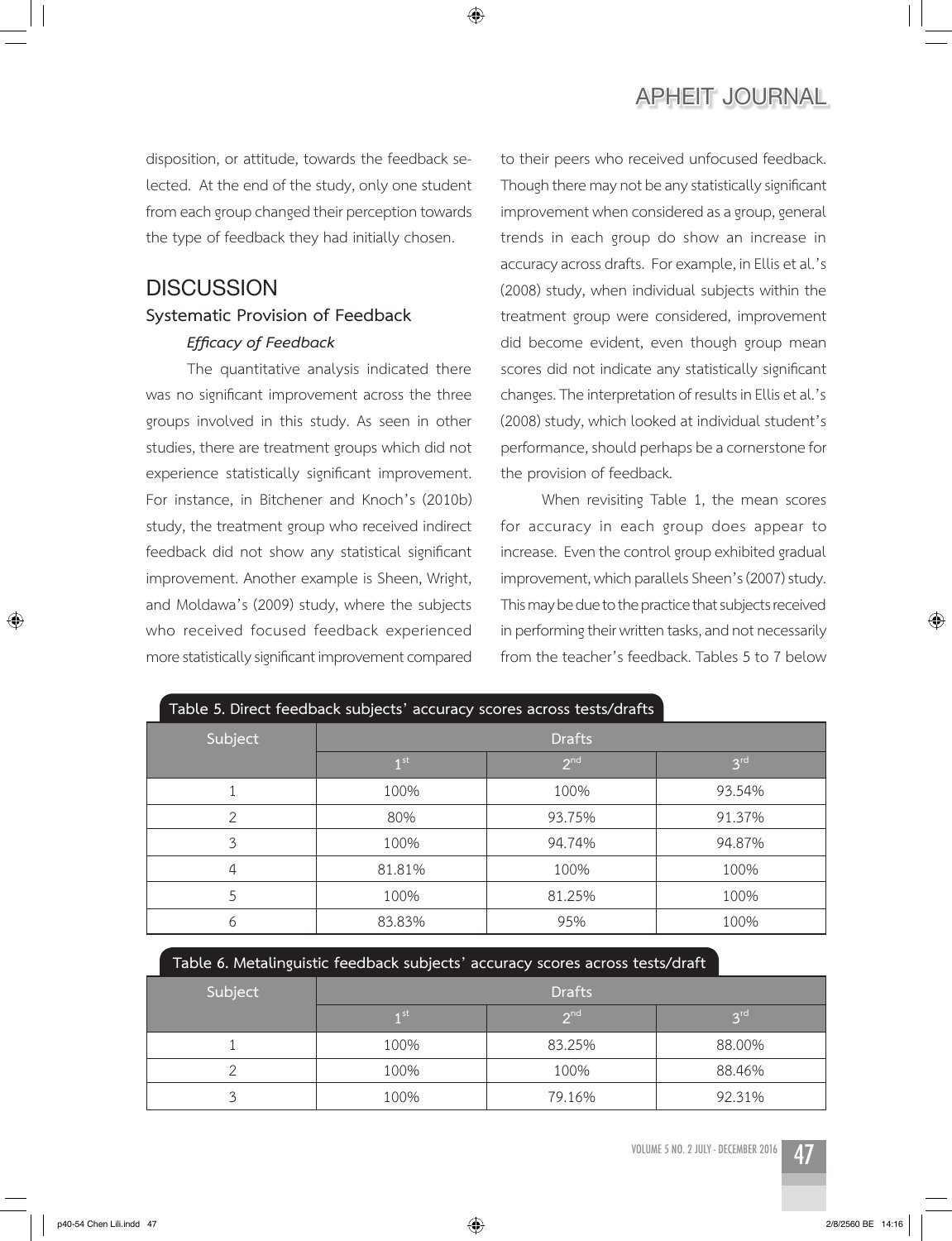| Table 7. Control subjects' accuracy scores across tests/drafts |                 |                 |          |  |  |
|----------------------------------------------------------------|-----------------|-----------------|----------|--|--|
| Subject                                                        | <b>Drafts</b>   |                 |          |  |  |
|                                                                | 1 <sup>st</sup> | 2 <sub>nd</sub> | $2^{rd}$ |  |  |
|                                                                | 100%            | 85.16%          | 89.36%   |  |  |
|                                                                | 85.71%          | 65%             | 84.36%   |  |  |
|                                                                | 100%            | 100%            | 90.90%   |  |  |

shows the individual scores of each subject in the three different groups.

**Film** Fi

Slight improvement may have occurred because direct feedback has been reported as effective as it has helped identify mistakes and provide immediate corrections. Direct feedback had also been found, in other studies, to help students retain improvement over an extended period of time. These results parallel other similar studies such as that by Sheen, Wright, and Maldowa (2009), Bitchener and Knoch (2010a; b), and Sheen (2010). Moreover, subjects who had received metalinguistic feedback may have gained a better understanding of the errors they made. The performance of the treatment groups corroborate findings from other studies which have investigated the efficacy of the systematic provision of feedback (see Sheen, 2007). Since the English article system is a discrete form that is rule governed, and the feedback given was direct, in that corrections were immediately provided, students who were engaged would have noticed their errors and implemented correct usage in subsequent drafts. That said, there was also an observed improvement trend among students of the control group. In the context of this study, subjects' exposure to the English language was not only confined to the course where data was collected. All the subjects were taking other courses in the English medium. Hence, there may be other confounding variables, beyond the control of the research parameters and researchers, which have affected the subjects' usage of English articles, as well as their writing as a whole.

#### **Engagement with Feedback**

A systematic provision of feedback would not necessarily engage learners, as studies where comprehensive feedback was given to students (Van Beuningen, De Jong, & Kuiken, 2012). Students have their part to play as well, and that is to be

| Table 8. Summary of students' perception towards corrective feedback |                                |                                 |  |  |  |  |
|----------------------------------------------------------------------|--------------------------------|---------------------------------|--|--|--|--|
| Direct Feedback (Group 1)                                            | Direct + Metalinguistic        | No Feedback (Group 3)           |  |  |  |  |
|                                                                      | Feedback (Group 2)             |                                 |  |  |  |  |
| Do not like to read teacher's                                        | Teacher's feedback can help me | I don't need teacher's feedback |  |  |  |  |
| comments;                                                            | recognize my mistakes;         |                                 |  |  |  |  |
| Helped recognize mistakes in a                                       | I know where I make mistakes;  |                                 |  |  |  |  |
| clear and prompt manner;                                             | I know how to correct them     |                                 |  |  |  |  |
| Feedback is direct;                                                  |                                |                                 |  |  |  |  |
| Feedback is not confusing                                            |                                |                                 |  |  |  |  |

ASSOCIATION OF PRIVATE HIGHER EDUCATIONS INSTITUTIONS OF THAILAND<br>UNDER THE PATRONAGE OF HER ROYAL HIGHNESS PRINCESS MAHA CHAKRI SIRINDHORN

⊕

↔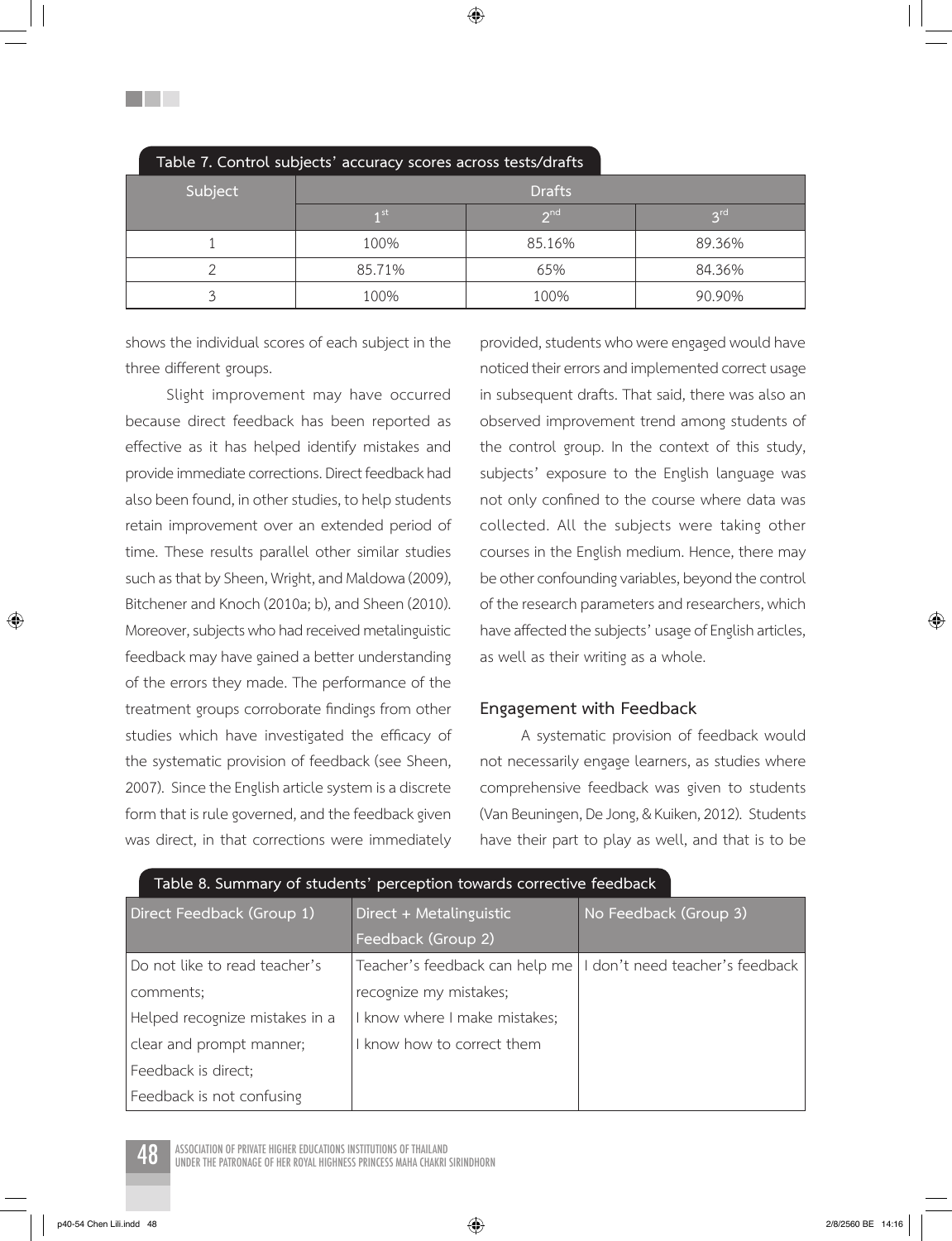engaged with stimulus provided by their teachers. Of course, engagement may be influenced by other variables, such as that discussed earlier (see Ferris et al., 2013). The assumption was that if students were engaged, there would be an acquisition and uptake of CF, which would then be incorporated in subsequent writing tasks. Though this may be observed in the improvement seen in Table 1, other aspects other than improvement also need to be considered to better understand the subjects' engagement. The survey distributed after the students' final draft may divulge deeper insights into the worth of the feedback. Table 8 provides a summary of the subjects' perceptions towards the types of treatment they received, obtained from the open-ended questions.

◈

The direct feedback treatment group decided that direct feedback was suitable for them because of its convenience. The major themes in their comments were that direct feedback was provided immediate indication of errors and corresponding corrections. Though studies have shown that direct feedback may be practical, its effects may not be as lasting when compared to direct feedback provided with metalinguistic explanation. As seen in Table 5, the treatment group that received both metalinguistic feedback and direct feedback, on the other hand, mentioned that aside from knowing immediately what the errors and corrections were, they also knew how to correct these errors. The subjects' 'knowing' may have stemmed from the researcher's explanation of the errors and the correct forms. For instance, in Bitchener, Young, and Cameron (2005), subjects were found to make greater improvement in grammatical accuracy when they received explicit direct corrective feedback, complemented by explanation

through conference with the teacher. Also seen in Sheen (2007), subjects who received direct focused feedback with metalinguistic feedback showed greater gains in grammatical accuracy of article usage. The effect of combining direct feedback with metalinguistic comments is that students may gain both awareness and understanding. Sheen (2007) further stated that this combination of feedbacks would support the development of analytical skills of high aptitude language learners.

# **PEDAGOGICAL IMPLICATIONS**

There are several pedagogical implications which we may draw from the findings of this study. One that teachers may consider is the use of a systematic feedback approach, where writing tasks focus only on one or several target forms or structures. A single error becomes salient when the teacher focuses only on that single error. Furthermore, feedback becomes more effective when minimal forms or structures are targeted (Sheen, 2007). This may help students, especially L2 writers, ease the cognitive load expected when writing. Nonetheless, there are studies which had indicated that an 'unsystematic' approach in the provision of feedback is effective as well. Comprehensive provision of feedback has been found to be effective for certain type of writing tasks, as reported by Van Beuningen, De Jong, and Kuiken (2012), where subjects had more durable improvement, as well as an increase in self-correction. Because this type of feedback does not explicitly state the corrections, it needs to be extended across several drafts as writers will need to be able to compare whether their corrections were indeed correct. In another similar study, subjects who were provided indirect feedback

⊕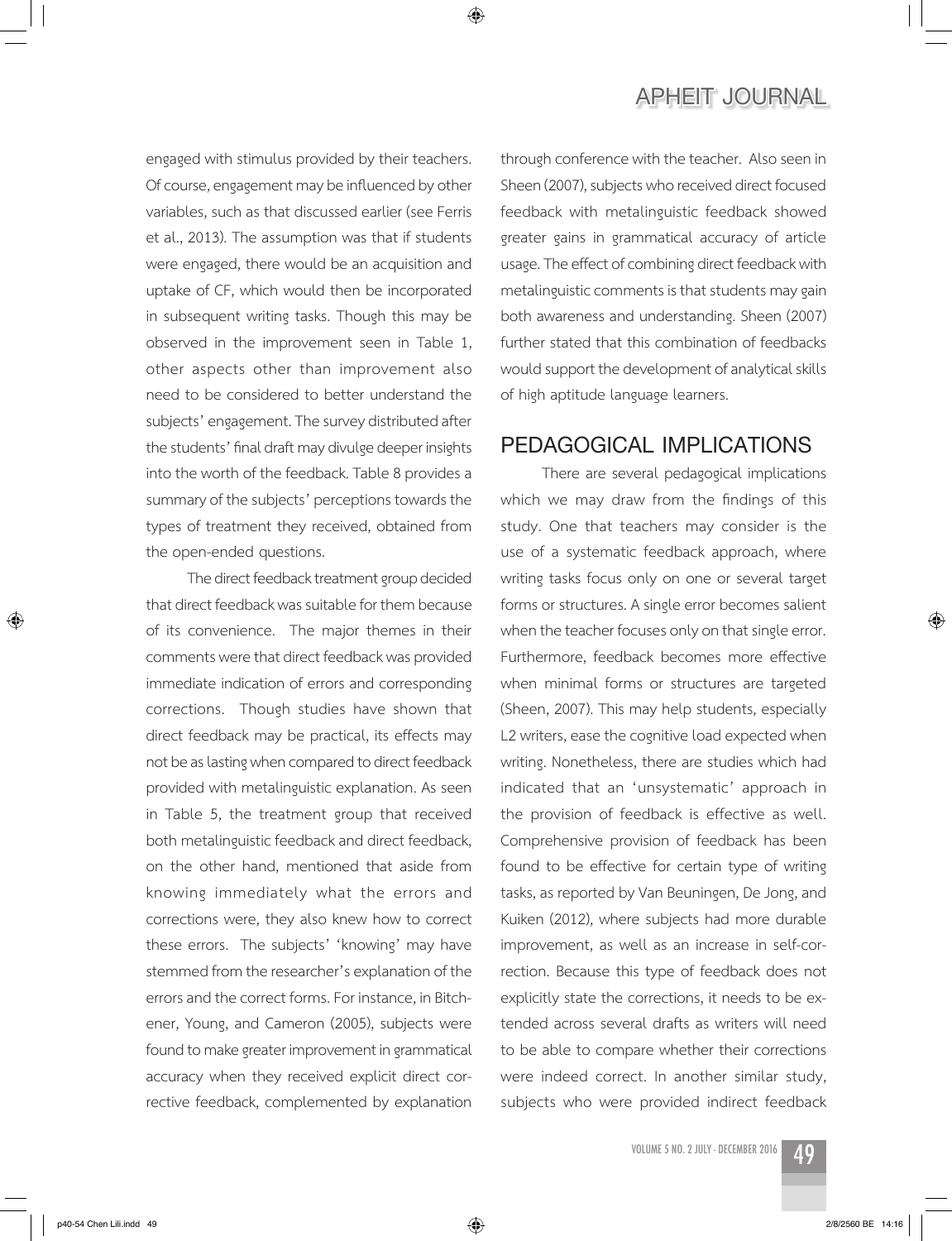were found to be more engaged with their writing. The provision of indirect WCF necessitated writers to be more cognitively active, which were pivotal in both uptake and retention of the correct form (Storch & Wigglesworth, 2010).

<u>Filmer</u>

The understanding of a systematic approach, thus, is not only constricted to feedback that focuses only on a pre-selected form or area in writing. The systematic provision of WCF should be interpreted as a critical and reflective process which shapes pedagogical decisions and actions. As proposed by Rojo (2008), a critical approach to pedagogy will not only deepen a teacher's pedagogical epistemology, but it will result in more relevant teaching that will benefit students. This may be likened to what Gholami and Husu's (2010) 'moral ethos', where teachers teach with their students' welfare in mind, as opposed to teaching a certain way out of convenience. Although idealistic, teaching with students' interest prioritized would probably be more beneficial not only for students' learning progress, but also the quality of teacher development. Unfortunately, studies have documented the prevalence of an unsystematic approach in feedback provision. It has been reported in some contexts that WCF was provided without much thought or planning. In a study exploring the how feedback is provided, McMartin-Miller (2014) found that teachers reported a difficulty in being selective in the provision of WCF. Subjects of this study reported responding to errors in a manner that is inconsistent to what had been suggested by studies on WCF. These subjects consider empirical findings as not finite prescriptive determinants of their pedagogy, but mere guidelines. Reflecting upon the results of this study on those from the past, it may be crucial for teachers to consider the purpose and scope of WCF, as well as whether or not the selected WCF is meaningful for their students, and whether it will promote long-term measures that will help students achieve autonomy (Lee, 2003).

Another consideration that can be made is the diversification of sources for feedback. Aside from feedback given by teachers, peer feedback and other writing correction tools may be useful and effective, especially for L2 learners (Paulus, 1999; Biber, Nekrasova, & Horn, 2011). In past studies, L2 writers have disclosed that they had relied on other types of feedback such as grammar books, tutors, or other more proficient students because of challenges faced in understanding teacher's WCF (Ferris, 1995). This brings about another point, which is, WCF that would be appropriate for the development of students' writing quality, but also for the enhancement of their learning skills. Writers who are able to outsource WCF to external sources are demonstrating a form of agency (Ferris, 1995). Though it has been reported that L2 writers also look at external feedback, aside from WCF provided by their teachers, more research needs to be carried out to examine the degree of effectiveness of WCF originating from external sources. For instance, as reported by Stevenson and Phakiti (2014), studies on the effectiveness of automated writing evaluation (AWE) software is still minimal. Another consideration is to assess writing students' grammatical accuracy not only in major writing tasks. Other forms of assessments such as journal entries and tests could also be useful sources of data to determine the efficacy of WCF, as well as students' acquisition of language knowledge by being engaged with teacher's WCF.



⊕

p40-54 Chen Lili.indd 50 2/8/2560 BE 14:16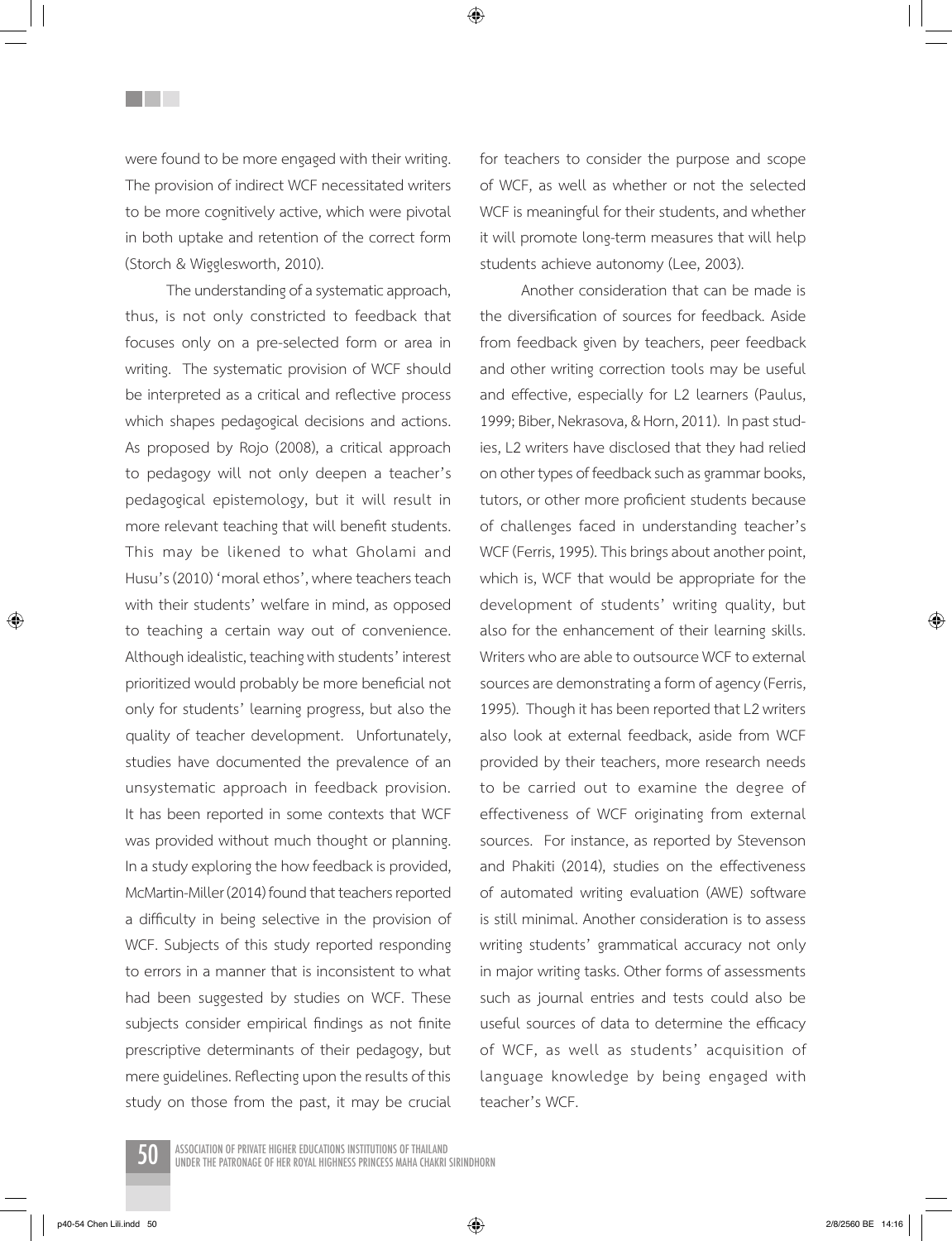# **LIMITATION AND FUTURE DIRECTION**

There was one major limitation to this study, and several plausible ways to address it. The major issue was, even though data was collected from several drafts, these drafts belonged to one topic. This may not necessarily show whether or not the use of the English article system has been correctly acquired. Perhaps future studies could consider analyzing the use of the target forms in other writing tasks or assignments within the research context or sample. This would give more data sets to help determine whether or not teacher's pedagogical intervention, such as WCF, would have any statistically significant bearing on students' writing performance. Evaluating other sources of data may also reveal more information about students' engagement. When students acquired language knowledge through noticing their errors and their teacher's feedback, they may be able to analyze the use of learned language forms in other tasks. As such, it was suggested that teachers consider evaluating students' performance in analytical tests (Sheen, 2007). Furthermore, since feedback may affect students differently, the assessment of progress should perhaps be confined to the individual subjects, instead of comparing the range of scores by all subjects (Ellis et al., 2008; Loo, 2015).

# **CONCLUSION**

As seen in this study, involving students in the feedback process may be fruitful. Not only will students understand the type of feedback given, they will also learn how to respond to the feedback. When considering students' preferences, perhaps teachers should also take into account

students' individualities. Studies have highlighted with individual differences, the preferences for feedback, as well as the beliefs pertaining the efficacy of feedback by differ (Ferris et al., 2013). Hyland (2003) actually proposed that feedback should resonate with students' own beliefs. By involving students in the feedback process, teachers, especially in ELF settings may achieve teaching professionalism proposed by Hayes (2009), whereby teaching takes into consideration the sociocultural and educational background of the students and learning context. When these are addressed, perhaps a real improvement may be seen in the writing quality of L2 learners.

# **ACKNOWLEDGEMENT**

The researchers would like to thank Mrs. Wilma Lee, who had allowed the researchers to work with her and her students in their English composition class.

# **AUTHORS' BIOGRAPHIES**

Chen Lili is a TESOL graduate from Asia-Pacific International University.

Daron Benjamin Loo is an instructor at the Centre for English Language Communication, National University of Singapore. His research interest includes feedback provision and teacher development.

Helen Tajoda is a lecturer at the Faculty of Arts and Humanities, Asia-Pacific International University. Her research interest is in curriculum development and management.

⊕

⊕

◈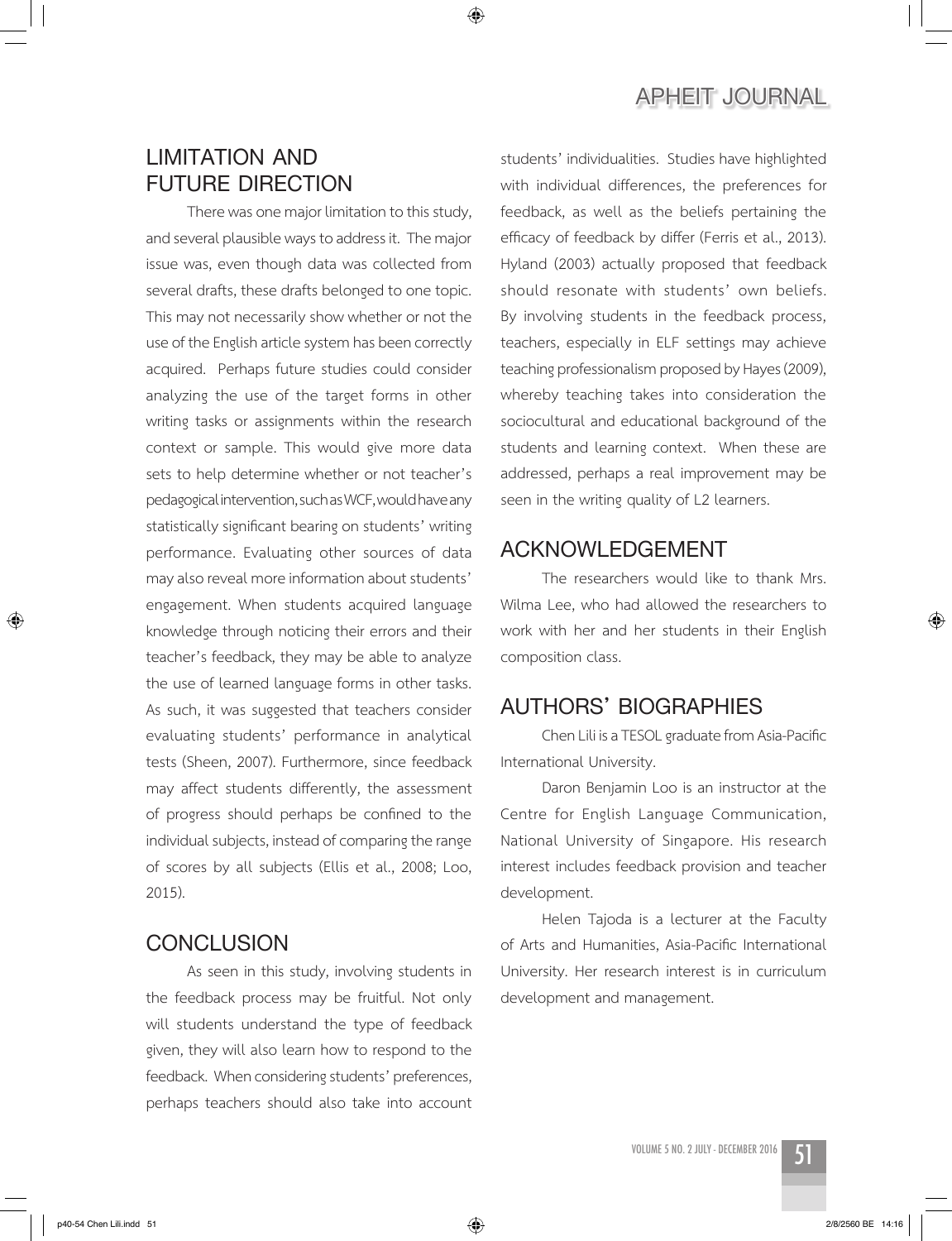## **REFERENCES**

<u>Filmer</u>

Barcelos, A. M. F. (2003). Researching beliefs about SLA: A critical review. In A. Barcelos & P. Kalaja (Eds.), **Beliefs about SLA: New research approaches** (pp. 7-33). Dordrecht, The Netherlands: Kluwer Academic Publishers.

◈

Biber, D., Nekrasova, T., & Horn, B. (2011). The Effectiveness of Feedback for L1 English and L2 Writing Development: A Meta Analysis. **ETS Research Report Series,** 2011(1), i-99. doi: 10.1002/j.2333-8504. 2011.tb02241.x

Bitchener, J., & Knoch, U. (2010b). Raising the linguistic accuracy level of advanced L2 writers with written corrective feedback. **Journal of Second Language Writing,** 19, 207-217. doi:10.1016/j.jslw.2010.10.002

Bitchener, J. (2008). Evidence in support of written corrective feedback. **Journal of Second Language Writing,**  17(2), 102-118. doi:10.1016/j.jslw.2007.11.004

Bitchener, J., & Knoch, U. (2010a). The contribution of written corrective feedback to language development: A ten month investigation. **Applied Linguistics,** 31(2), 193-214. doi: 10.1093/applin/amp016

Bitchener, J., Young, S., & Cameron, D. (2005). The effect of different types of corrective feedback on ESL student writing. **Journal of Second Language Writing,** 14(3), 191-205. doi: 10.1016/j.jslw.2005.08.001

Ehrman, M. E., Leaver, B. L., & Oxford, R. L. (2003). **A brief overview of individual differences in second language learning.** System, 31(3), 313-330. doi: 10.1016/S0346-251X(03)00045-9

Ellis, R., Sheen, Y., Murakami, M., & Takashima, H. (2008). **The effects of focused and unfocused written corrective feedback in an English as a foreign language context.** System, 36(3), 353-371. doi: 10.1016/j.system.2008.02.001

Ferris, D. R. (1999). The case for grammar correction in L2 writing classes. A response to Truscott (1996). J**ournal of Second Language Writing,** 8, 1-10. doi: 10.1016/S1060-3743(99)80110-6

- Ferris, D. R. (2002). **Treatment of error in second language student writing.** Ann Arbor: University of Michigan Press.
- Ferris, D. R. (2004). The ''Grammar Correction'' debate in L2 writing: Where are we, and where do we go from here? (and what do we do in the meantime. . .?). **Journal of Second Language Writing,** 13, 49-62. doi: 10.1016/j.jslw.2004.04.005
- Ferris, D. R., Liu, H., Sinha, A., & Senna, M. (2013). Written corrective feedback for individual L2 writers. **Journal of Second Language Writing,** 22(3), 307-329. doi: 10.1016/j.jslw.2012.09.009
- Ferris, D.R. (1995). Students' reactions to teacher response in multiple-draft composition Classrooms. **TESOL Quarterly,** 29, 33-53. doi: 10.2307/3587804
- Gholami, K., & Husu, J. (2010). How do teachers reason about their practice? Representing the epistemic nature of teachers' practical knowledge. **Teaching and Teacher Education,** 26(8), 1520-1529. doi: 10.1016/j.tate.2010.06.001
- Grami, M. (2005). The effect of teachers' written feedback on ESL students' perception: A study in a Saudi ESL university-level context. **Annual Review of Education, Communication and Language Sciences, 2.**

ASSOCIATION OF PRIVATE HIGHER EDUCATIONS INSTITUTIONS OF THAILAND<br>UNDER THE PATRONAGE OF HER ROYAL HIGHNESS PRINCESS MAHA CHAKRI SIRINDHORN

⊕

↔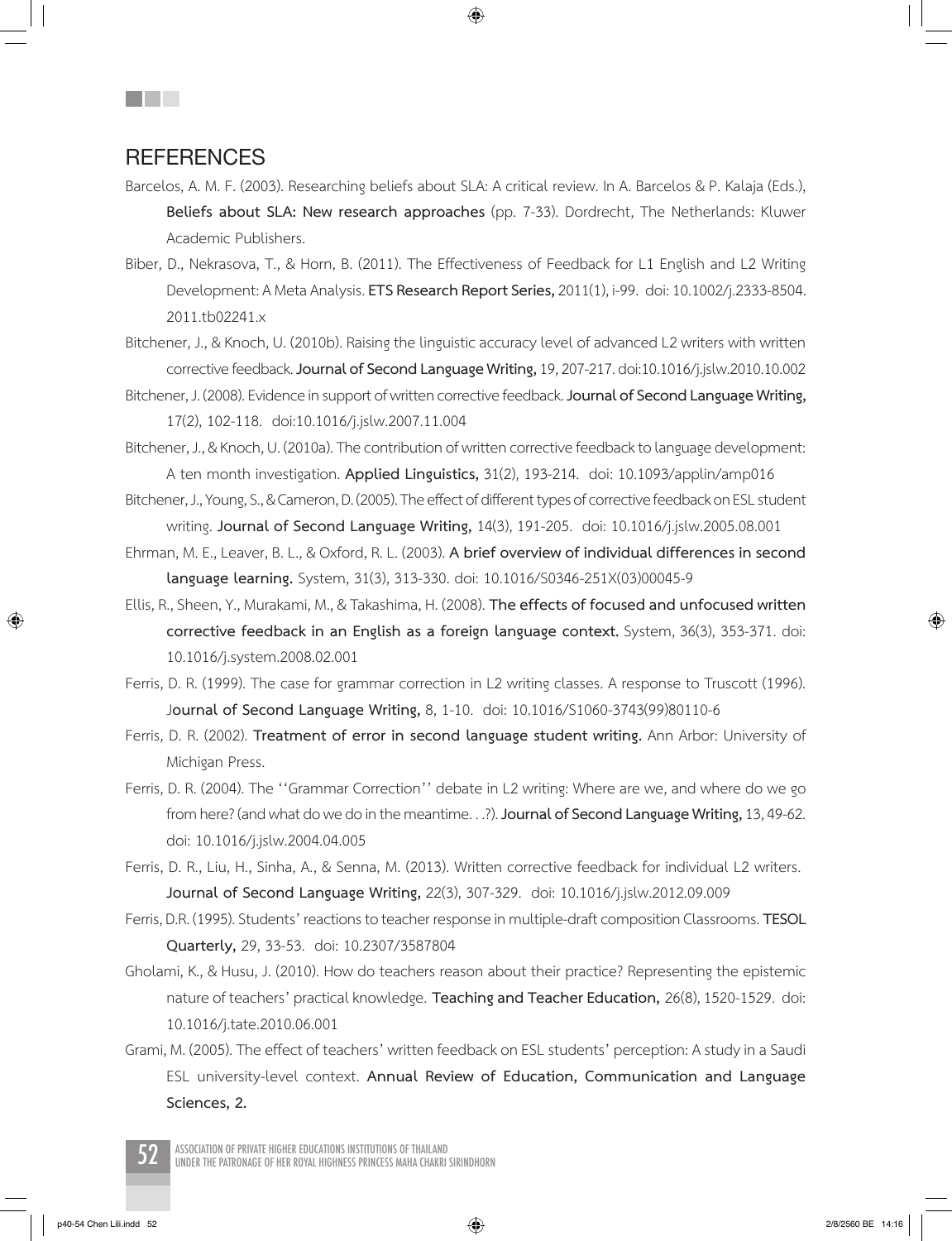Hartshorn, K. J., Evans, N. W., Merrill, P. F., Sudweeks, R. R., Strong-Krause, Diane, & Anderson, N. J. (2010). Effects of dynamic corrective feedback on ESL writing accuracy. **TESOL Quarterly, 44(1),** 84-109. doi: 10.5054/tq.2010.213781

◈

- Hayes, D. (2009). Learning Language, Learning Teaching Episodes from the Life of a Teacher of English in Thailand. **RELC Journal, 40(1),** 83-101. doi: 10.1177/0033688208101446
- Hyland, F. (2003). Focusing on form: **Student engagement with teacher feedback.** System, 31(2), 217-230. doi: 10.1016/S0346-251X(03)00021-6
- Jang, H., Reeve, J., & Deci, E. L. (2010). Engaging students in learning activities: It is not autonomy support or structure but autonomy support and structure. **Journal of Educational Psychology,** 102(3), 588. doi: 10.1037/a0019682
- Lee, I. (2003). L2 writing teachers' perspectives, practices and problems regarding error feedback. **Assessing Writing, 8(3),** 216-237. doi: 10.1016/j.asw.2003.08.002
- Leki, I. (1991). The preferences of ESL students for error correction in college-level writing classes. **Foreign Language Annals, 24,** 203-218. doi: 10.1111/j.1944-9720.1991.tb00464.x
- Loo, D. B. (2015) Problematising unfocused written feedback: A case study on four university students' essays. **Issues in Language Studies, 4**(1), 63-74.
- McMartin-Miller, C. (2014). How much feedback is enough?: Instructor practices and student attitudes toward error treatment in second language writing. **Assessing Writing, 19, 24-35.** doi: 10.1016/j. asw.2013.11.003
- Nassaji, H., & Swain, M. (2000). A Vygotskian perspective on corrective feedback in L2: The effect of random versus negotiated help on the learning of English articles. **Language awareness, 9**(1), 34-51. doi: 10.1080 /09658410008667135
- Paulus, T. M. (1999). The effect of peer and teacher feedback on student writing. **Journal of second language writing, 8**(3), 265-289. doi: 10.1016/S1060-3743(99)80117-9

Rojo, L. M. (2008). Imposing and resisting ethnic categorization in multicultural classrooms. In R. Dolon & J. Todoli (Eds.), **Analysing Identities in Discourse** (pp. 31-56). Amsterdam: John Benjamins Publishing Co.

Rummel, S., & Bitchener, J. (2015). The effectiveness of written corrective feedback and the impact Lao learners' beliefs have on uptake. **Australian Review of Applied Linguistics, 38**(1), 66-84.

Sheen, Y. (2007). The effect of focused written corrective feedback and language aptitude on ESL learners' acquisition of articles. **TESOL Quarterly, 41**(2), 255-283. doi: 10.1002/j.1545-7249.2007.tb00059.x

Sheen, Y. (2010). Differential effects of oral and written corrective feedback in the ESL classroom. **Studies in Second Language Acquisition, 32**(02), 203-234. doi: 10.1017/S0272263109990507

- Sheen, Y., Wright, D., & Moldawa, A. (2009). Differential effects of focused and unfocused written correction on the accurate use of grammatical forms by adult ESL learners. **System, 37**(4), 556-569. doi: 10.1016/ j.system.2009.09.002
- Stevenson, M., & Phakiti, A. (2014). The effects of computer-generated feedback on the quality of writing. **Assessing Writing,** 19, 51-65. doi: 10.1016/j.asw.2013.11.007

 $\bigcirc$ 

↔